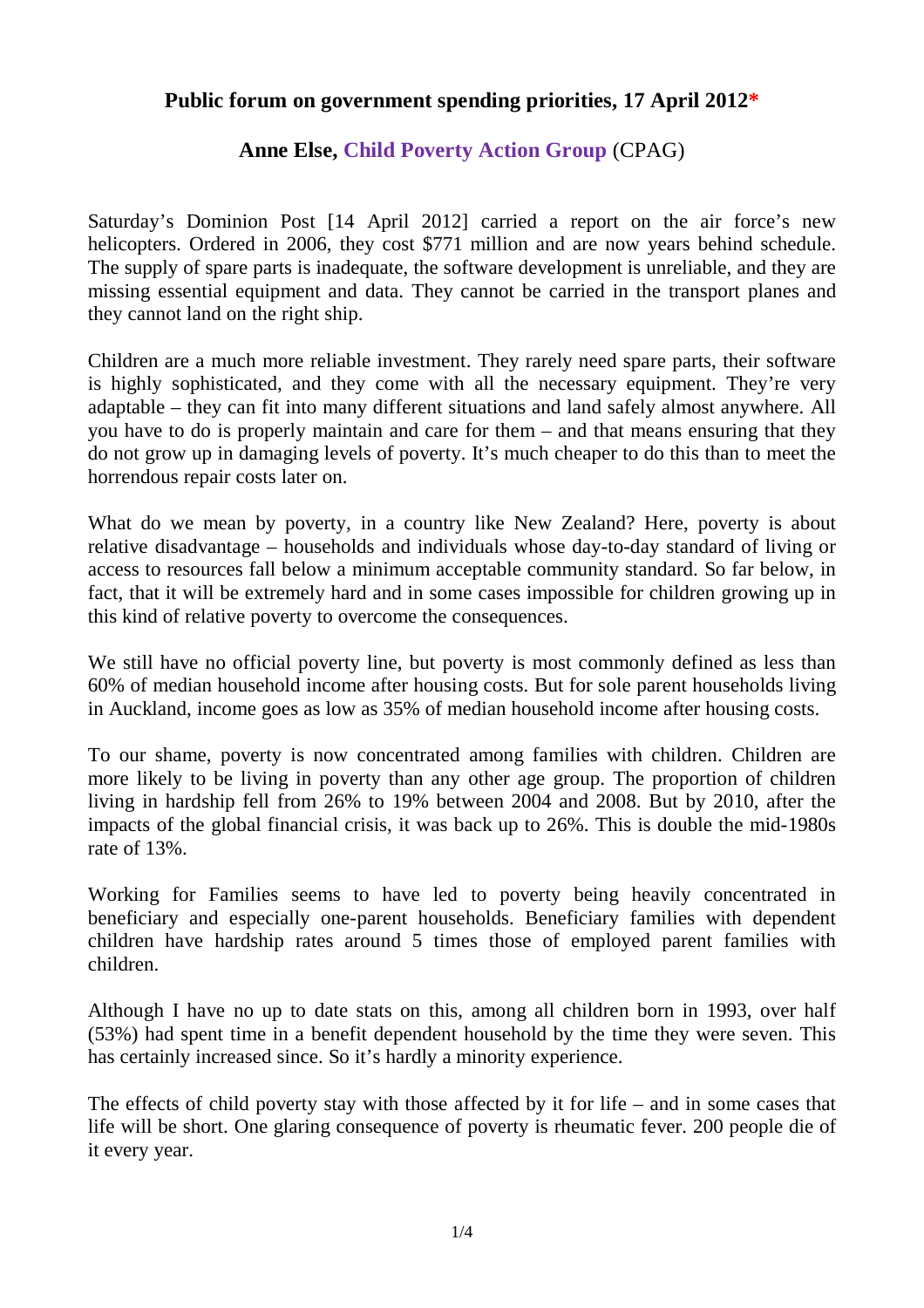The week before the 2011 budget, the Dominion Post reported the Northland DHB medical officer saying that rheumatic fever was the most striking example of inequality in our health system. The rate among children and teenagers is one of the worst in the developed world – 14 times higher than in any other OECD country. Maori children are 20% more likely than other children to end up in hospital with it – and Pasifika children are 37% more likely to do so. A shocking report? Yes – but there have been similar shocking reports on rheumatic fever in the Dominion Post every year for at least the last five years.

Obviously, it's good that the last Budget specified \$12 million over four years to be targeted at rheumatic fever. The aim was to increase front line community staff, school based sore throat clinics, and resource and training programmes for health professionals and community workers.

But rheumatic fever is caused primarily by cold, damp, overcrowded housing. And living in this kind of housing is not a lifestyle choice. It is the consequence of poverty.

The government's only answer, it seems, is paid work. But it's important to remember that because there are many times more employed parent families than beneficiary families, there are around the same number from each group in hardship. Around half the children in hardship are from families with one or two employed parents. So paid work is not the simple answer, especially for sole parents.

CPAG believes that making a paid job the only way to access sufficient income to care for children is flawed. It directly damages children. Until this ideology is abandoned, New Zealand will continue to suffer from the high economic, social and personal costs of child poverty.

Recent policy approaches, including the latest and pending welfare changes, have focused heavily on supporting and sometimes forcing parents (especially lone parents) into paid work. The needs and interests of children require a much broader approach.

And in the interests of both children and parents, the work of caring for children needs to be given adequate recognition and support. Children's wellbeing must be central, whether parents are in paid work or not.

Working for Families reduces poverty by subsidising low paid work. This subsidy costs almost as much as paying a benefit. But in a recession, enough stable hours of paid work to qualify for and keep those crucial WFF tax credits worth \$60 a week become harder and harder to find. When parents lose jobs or hours, they lose their WFF tax credits as well – a double whammy.

The government has made much of the increase in Working for Families spending, which it says is unsustainable. There can be no quarrel with decreasing Working for Families for those on genuinely higher incomes. The scheme should never have been extended in 2005 to run right up the income scale. As the tribunal hearing the Child Poverty Action case in 2009 pointed out, this clearly ran contrary to the original aim of helping low income families in paid work.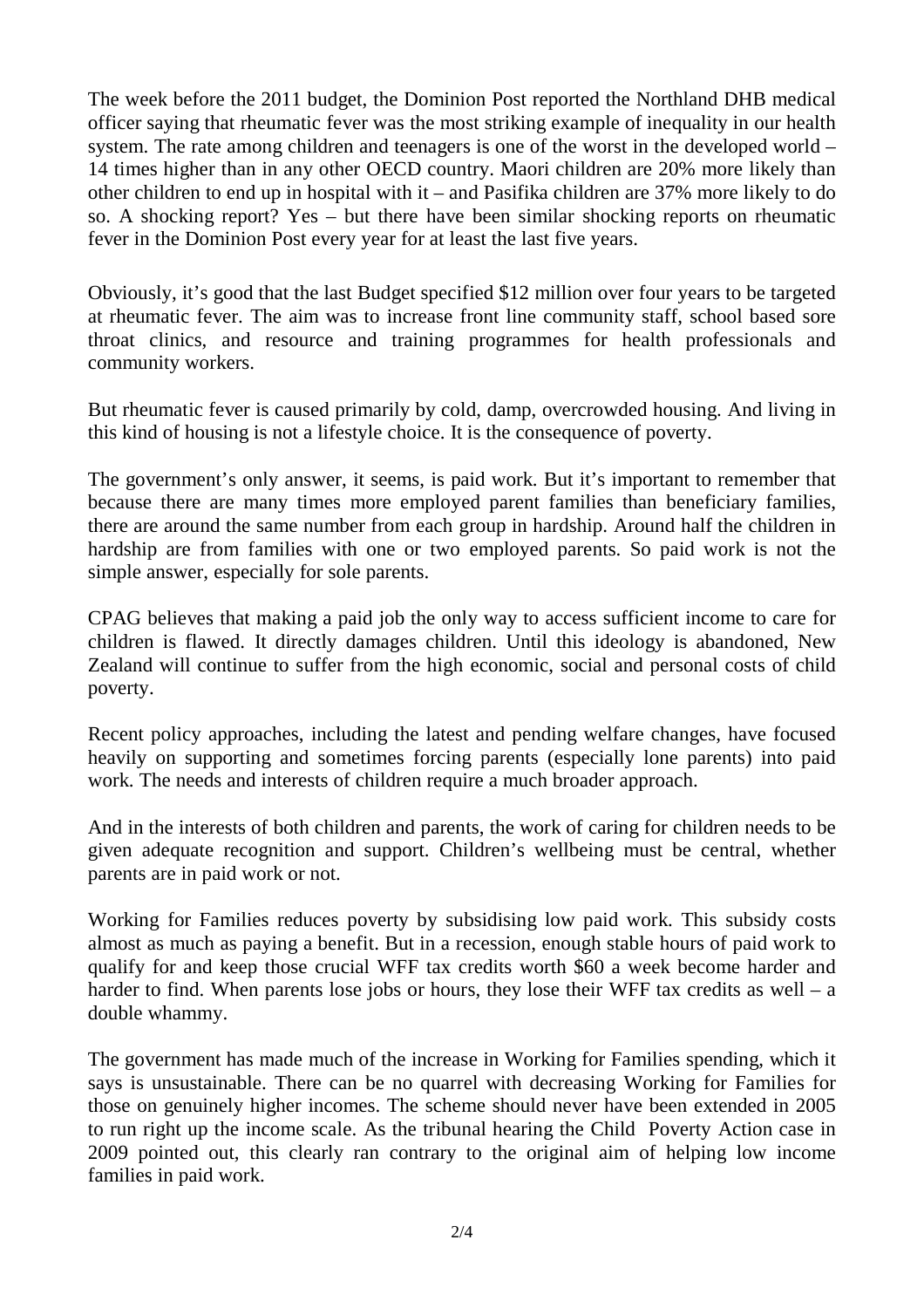But from 1 April this year, families who do still have enough paid work to qualify for Working for Families, but earn less than \$36,350 a year, will get on average just \$7 more a week. The government also froze the threshold for maximum child-related payments in the last budget. Fully adjusted, the WFF threshold should be \$38,668 in 2012 and \$40,602 by 2014. But instead the government has now lowered it.

It has also defined family income more tightly. Money contributions by other relatives beyond a low ceiling are now to be counted as income. By contrast, from October 2011 gift duty was abolished. This massively benefitted the well-off, who can now give *their* children as much as they like, with no tax penalty.

Meanwhile the higher allowance for beneficiary children aged 16 to 18 is being cut. This will make it harder for the poorest working families to keep these hungry, expensive offspring at school. Yet anything that encourages them to leave early is not a good move, because unemployment among 15-19 year olds has leapt to well over 25 percent.

When they do make it into tertiary education, children from poor families, and their parents trying to improve their qualifications, are much more likely to need to study only part-time. Yet the Budget stopped part-time students borrowing course-related costs. It also imposed a sinking lid on repayments by suspending inflation adjustments to the student loan repayment income threshold until 1 April 2015, holding it at an extremely low \$19,084 – barely the minimum wage. The training incentive allowance which Paula Bennett benefited from had been cut in the previous budget. These measures are hardly likely to bother John Key's children, but for others they could mean the difference between no jobs or bad jobs, and better jobs.

These changes were justified as money-saving. We have heard much of the need to deal with the deficit. Yet part of the deficit problem is due to the government's tax changes. The changes were sold as fiscally neutral, but they were not - not even in the government's own tables. Over 4 years they were expected to cost \$1 billion.

The "neutral" claim relied on the projection that by 2014, for that year, the changes were supposed to be balanced. But these claims were based on highly optimistic estimates of higher revenue from GST and PAYE—from growth in economic activity. The economic growth from tax cuts has not happened, nor has the predicted GST revenue bonanza arrived.

Where did the tax cuts go? A huge 43% of their value went to the roughly 400,000 taxpayers earning over \$70,000, with the highest-earning gaining the most. Whereas the poor are going further into debt and paying higher taxes overall. Their children will inevitably suffer as a result. When children suffer, we all suffer.

In the relatively recent past, governments understood this. But protection from poverty as a basis for minimum benefit levels is no longer stipulated in either the legislative requirements or the policy frameworks for social security.

The conclusions of the welfare working group, which drove the latest welfare reforms, completely failed to explore what welfare reforms might be required to meet the real goals of the benefit system: reducing and eliminating poverty and improving human well-being.